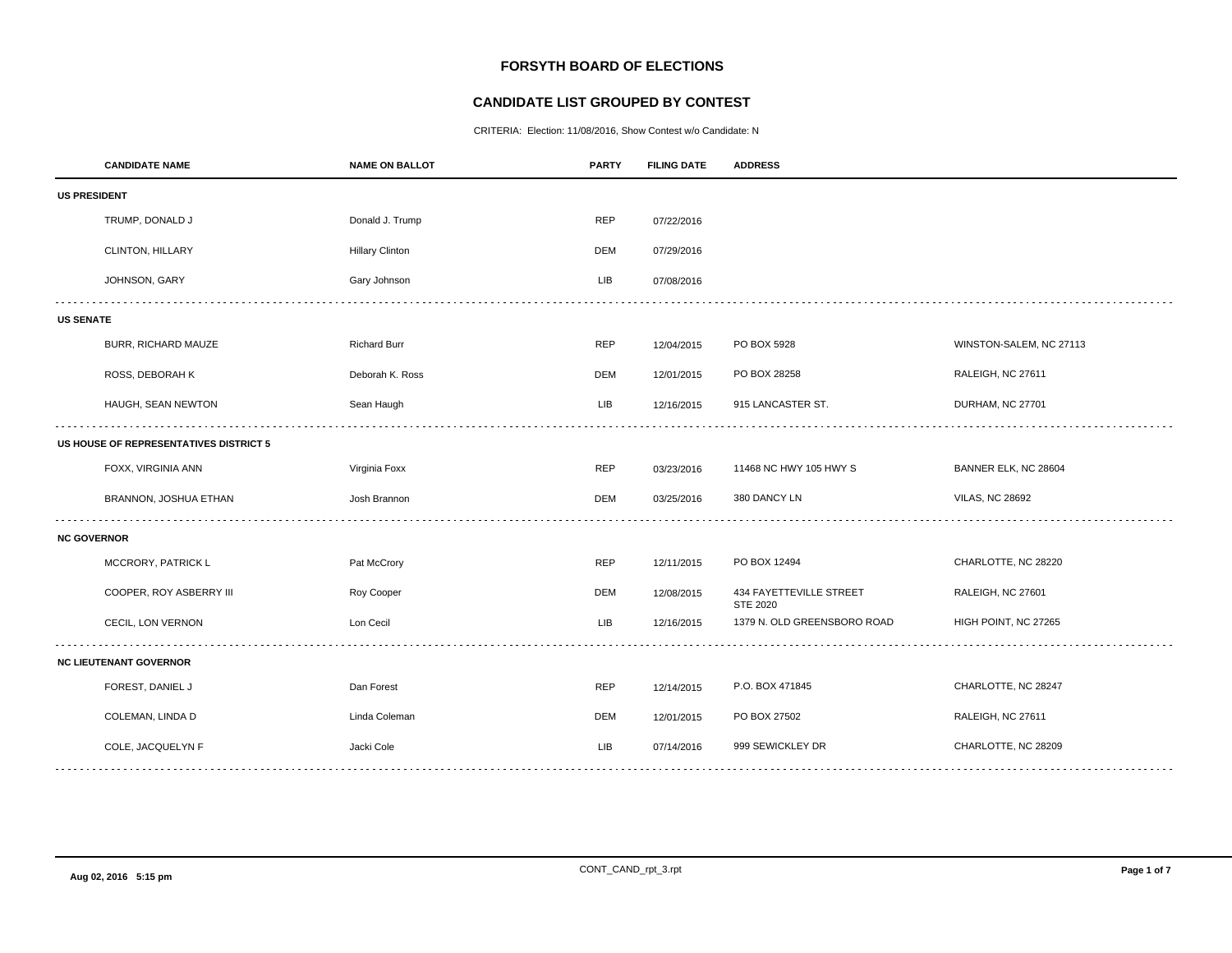|                                     | <b>CANDIDATE NAME</b>                   | <b>NAME ON BALLOT</b>  | <b>PARTY</b> | <b>FILING DATE</b> | <b>ADDRESS</b>        |                         |  |  |
|-------------------------------------|-----------------------------------------|------------------------|--------------|--------------------|-----------------------|-------------------------|--|--|
|                                     | <b>NC ATTORNEY GENERAL</b>              |                        |              |                    |                       |                         |  |  |
|                                     | NEWTON, ELDON SHARPE III                | <b>Buck Newton</b>     | <b>REP</b>   | 12/09/2015         | P O BOX 2047          | WILSON, NC 27894        |  |  |
|                                     | STEIN, JOSHUA H                         | Josh Stein             | <b>DEM</b>   | 12/02/2015         | PO BOX 10382          | RALEIGH, NC 27605       |  |  |
| <b>NC AUDITOR</b>                   |                                         |                        |              |                    |                       |                         |  |  |
|                                     | STUBER, CHARLES W JR                    | <b>Chuck Stuber</b>    | <b>REP</b>   | 12/18/2015         | P.O. BOX 33249        | RALEIGH, NC 27636       |  |  |
|                                     | WOOD, BETH A                            | Beth A. Wood           | DEM          | 12/01/2015         | 2109 LANDINGS WAY     | RALEIGH, NC 27615       |  |  |
|                                     | <b>NC COMMISSIONER OF AGRICULTURE</b>   |                        |              |                    |                       |                         |  |  |
|                                     | TROXLER, STEVEN WAYNE                   | <b>Steve Troxler</b>   | <b>REP</b>   | 12/03/2015         | PO BOX 450            | BROWNS SUMMIT, NC 27214 |  |  |
|                                     | SMITH, WALTER GRAHAM JR                 | <b>Walter Smith</b>    | DEM          | 12/01/2015         | PO BOX 1484           | YADKINVILLE, NC 27055   |  |  |
| <b>NC COMMISSIONER OF INSURANCE</b> |                                         |                        |              |                    |                       |                         |  |  |
|                                     | CAUSEY, JOHN MICHAEL                    | Mike Causey            | REP          | 12/01/2015         | PO BOX 12502          | RALEIGH, NC 27605       |  |  |
|                                     | GOODWIN, GEORGE WAYNE                   | Wayne Goodwin          | DEM          | 12/01/2015         | P O BOX 27841         | RALEIGH, NC 27611       |  |  |
|                                     | <b>NC COMMISSIONER OF LABOR</b>         |                        |              |                    |                       |                         |  |  |
|                                     | BERRY, CHERIE KILLIAN                   | <b>Cherie Berry</b>    | REP          | 12/01/2015         | PO BOX 10605          | RALEIGH, NC 27605       |  |  |
|                                     | MEEKER, CHARLES C                       | <b>Charles Meeker</b>  | <b>DEM</b>   | 12/02/2015         | 324 S. BOYLAN AVENUE  | RALEIGH, NC 27603       |  |  |
|                                     | <b>NC SECRETARY OF STATE</b>            |                        |              |                    |                       |                         |  |  |
|                                     | LAPAGLIA, MICHAEL SALVATORE             | Michael LaPaglia       | <b>REP</b>   | 12/08/2015         | P O BOX 90384         | RALEIGH, NC 27675       |  |  |
|                                     | MARSHALL, ELAINE FOLK                   | <b>Elaine Marshall</b> | <b>DEM</b>   | 12/01/2015         | PO BOX 25128          | RALEIGH, NC 27601       |  |  |
|                                     | NC SUPERINTENDENT OF PUBLIC INSTRUCTION |                        |              |                    |                       |                         |  |  |
|                                     | JOHNSON, MARK RANDALL JR                | Mark Johnson           | <b>REP</b>   | 12/01/2015         | PO BOX 20033          | WINSTON SALEM, NC 27120 |  |  |
|                                     | ATKINSON, JUNE STCLAIR                  | June Atkinson          | DEM          | 12/01/2015         | 3913 SUNSET MAPLE CT. | RALEIGH, NC 27612       |  |  |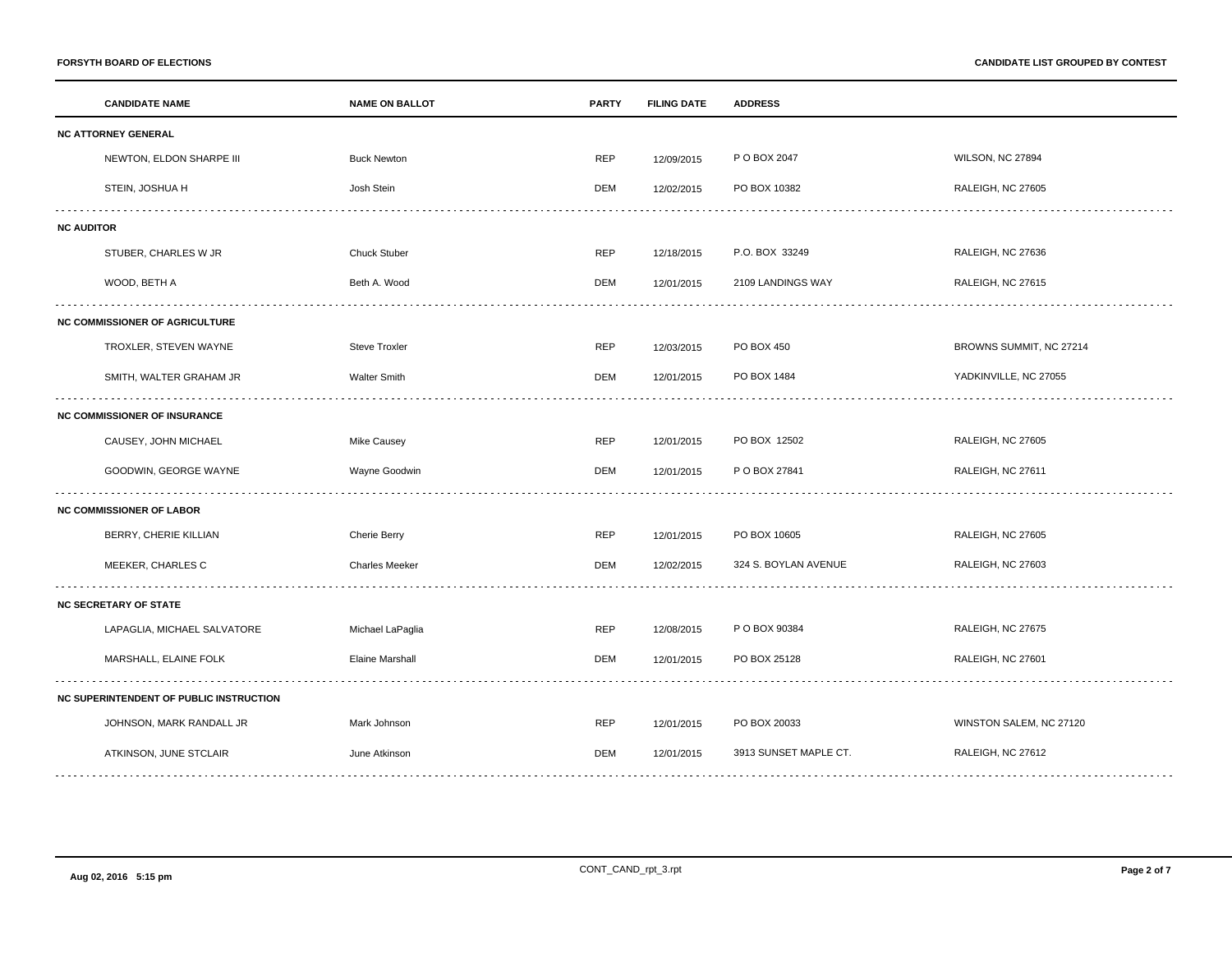**FORSYTH BOARD OF ELECTIONS CANDIDATE LIST GROUPED BY CONTEST**

| <b>CANDIDATE NAME</b>                           | <b>NAME ON BALLOT</b> | <b>PARTY</b> | <b>FILING DATE</b> | <b>ADDRESS</b>          |                         |  |  |
|-------------------------------------------------|-----------------------|--------------|--------------------|-------------------------|-------------------------|--|--|
| <b>NC TREASURER</b>                             |                       |              |                    |                         |                         |  |  |
| FOLWELL, DALE R                                 | Dale R. Folwell       | <b>REP</b>   | 12/01/2015         | 299 S WESTVIEW DR       | WINSTON SALEM, NC 27104 |  |  |
| BLUE, DANIEL TERRY III                          | Dan Blue III          | DEM          | 12/07/2015         | PO BOX 1877             | RALEIGH, NC 27602       |  |  |
| <b>NC STATE SENATE DISTRICT 31</b>              |                       |              |                    |                         |                         |  |  |
| KRAWIEC, JOYCE RILEY                            | Joyce Krawiec         | <b>REP</b>   | 12/01/2015         | PO BOX 1575             | KERNERSVILLE, NC 27285  |  |  |
| <b>NC STATE SENATE DISTRICT 32</b>              |                       |              |                    |                         |                         |  |  |
| LOWE, PAUL ARTHUR JR                            | Paul Lowe Jr.         | DEM          | 12/01/2015         | 807 WEST END BLVD C2    | WINSTON SALEM, NC 27101 |  |  |
| <b>NC HOUSE OF REPRESENTATIVES DISTRICT 071</b> |                       |              |                    |                         |                         |  |  |
| TERRY, EVELYN A                                 | Evelyn Terry          | DEM          | 12/01/2015         | 1224 REYNOLDS FOREST DR | WINSTON SALEM, NC 27107 |  |  |
| <b>NC HOUSE OF REPRESENTATIVES DISTRICT 072</b> |                       |              |                    |                         |                         |  |  |
| HANES, EDWARD FRANCIS JR                        | Edward Hanes Jr.      | DEM          | 12/04/2015         | 2715 OLD TOWN CLUB RD   | WINSTON SALEM, NC 27106 |  |  |
| <b>NC HOUSE OF REPRESENTATIVES DISTRICT 074</b> |                       |              |                    |                         |                         |  |  |
| CONRAD, DEBRA L                                 | Debra Conrad          | <b>REP</b>   | 12/01/2015         | 4004 PEMBERTON CT       | WINSTON SALEM, NC 27106 |  |  |
| BAKER, MARILYNN WELCH                           | Marilynn Baker        | <b>DEM</b>   | 12/21/2015         | 209 ROCKFORD RD         | KERNERSVILLE, NC 27284  |  |  |
| <b>NC HOUSE OF REPRESENTATIVES DISTRICT 075</b> |                       |              |                    |                         |                         |  |  |
| LAMBETH, DONNY CARR                             | Donny C Lambeth       | <b>REP</b>   | 12/18/2015         | 4627 S MAIN ST          | WINSTON SALEM, NC 27127 |  |  |
| <b>NC HOUSE OF REPRESENTATIVES DISTRICT 079</b> |                       |              |                    |                         |                         |  |  |
| HOWARD, JULIA CRAVEN                            | Julia Craven Howard   | <b>REP</b>   | 12/01/2015         | 203 MAGNOLIA AVE        | MOCKSVILLE, NC 27028    |  |  |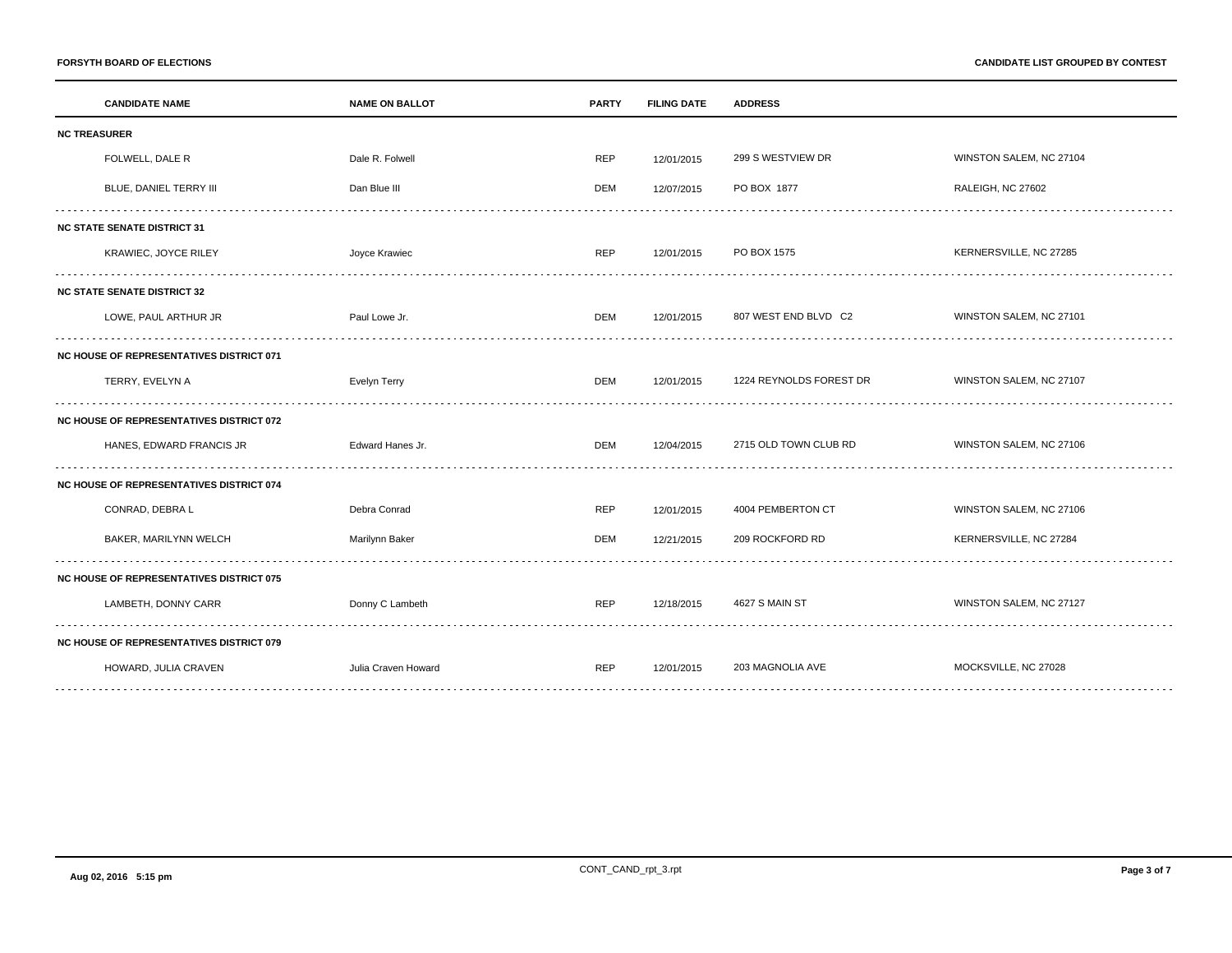| <b>CANDIDATE NAME</b>                              | <b>NAME ON BALLOT</b> | <b>PARTY</b> | <b>FILING DATE</b> | <b>ADDRESS</b>          |                         |  |  |
|----------------------------------------------------|-----------------------|--------------|--------------------|-------------------------|-------------------------|--|--|
| FORSYTH COUNTY BOARD OF COMMISSIONERS - DISTRICT B |                       |              |                    |                         |                         |  |  |
| LINVILLE, RICHARD V                                | Richard V. Linville   | <b>REP</b>   | 12/03/2015         | 6321 VANCE RD           | KERNERSVILLE, NC 27284  |  |  |
| PLYLER, DAVID RAY                                  | Dave Plyler           | REP          | 12/01/2015         | 211 HARMON LN           | KERNERSVILLE, NC 27284  |  |  |
| WHISENHUNT, GLORIA D                               | Gloria D. Whisenhunt  | <b>REP</b>   | 12/01/2015         | 456 N HAWTHORNE RD      | WINSTON SALEM, NC 27104 |  |  |
| HARMON, TRENT MERRITT                              | <b>Trent Harmon</b>   | DEM          | 12/21/2015         | 4896 HAMPTON RD         | CLEMMONS, NC 27012      |  |  |
| STEWART, SELESTER JR                               | Selester Stewart      | DEM          | 12/21/2015         | 4001 NATHANIEL PLACE CT | WINSTON SALEM, NC 27106 |  |  |
| STITCHER, ROBERT SAMUEL II                         | <b>Bob Stitcher</b>   | <b>DEM</b>   | 12/21/2015         | PO BOX 21102            | WINSTON SALEM, NC 27120 |  |  |
| FORSYTH COUNTY REGISTER OF DEEDS                   |                       |              |                    |                         |                         |  |  |
| WOOD, STEPHEN WRAY                                 | Steve Wood            | <b>REP</b>   | 12/15/2015         | <b>PO BOX 55</b>        | TOBACCOVILLE, NC 27050  |  |  |
| JOHNSON, LYNNE GRIFFIN                             | Lynne Johnson         | DEM          | 12/18/2015         | 2175 DENISE LN          | WINSTON SALEM, NC 27127 |  |  |
| <b>CITY OF WINSTON SALEM MAYOR</b>                 |                       |              |                    |                         |                         |  |  |
| JOINES, JAMES ALLEN                                | Allen Joines          | DEM          | 12/01/2015         | PO BOX 20397            | WINSTON SALEM, NC 27120 |  |  |
| <b>WINSTON SALEM CITY COUNCIL - EAST WARD</b>      |                       |              |                    |                         |                         |  |  |
| MONTGOMERY, DERWIN LAMAR                           | Derwin L. Montgomery  | DEM          | 12/01/2015         | 2451 DELLABROOK RD      | WINSTON SALEM, NC 27105 |  |  |
| WINSTON SALEM CITY COUNCIL - NORTH WARD            |                       |              |                    |                         |                         |  |  |
| ADAMS, DENISE D                                    | Denise (D.D.) Adams   | DEM          | 12/01/2015         | 3661 MARLOWE AVE        | WINSTON SALEM, NC 27106 |  |  |
| WINSTON SALEM CITY COUNCIL - NORTHEAST WARD        |                       |              |                    |                         |                         |  |  |
| <b>BURKE, VIVIAN HARRIS</b>                        | Vivian H. Burke       | <b>DEM</b>   | 12/21/2015         | 3410 CUMBERLAND RD      | WINSTON SALEM, NC 27105 |  |  |
| WINSTON SALEM CITY COUNCIL - NORTHWEST WARD        |                       |              |                    |                         |                         |  |  |
| HENDERSON, ERIC ANDREW                             | Eric Henderson        | <b>REP</b>   | 12/04/2015         | 2595 CHARTON PL         | WINSTON SALEM, NC 27106 |  |  |
| MACINTOSH, JEFFREY WILLIAM                         | Jeff MacIntosh        | DEM          | 12/01/2015         | 129 WOODBRIAR RD        | WINSTON SALEM, NC 27106 |  |  |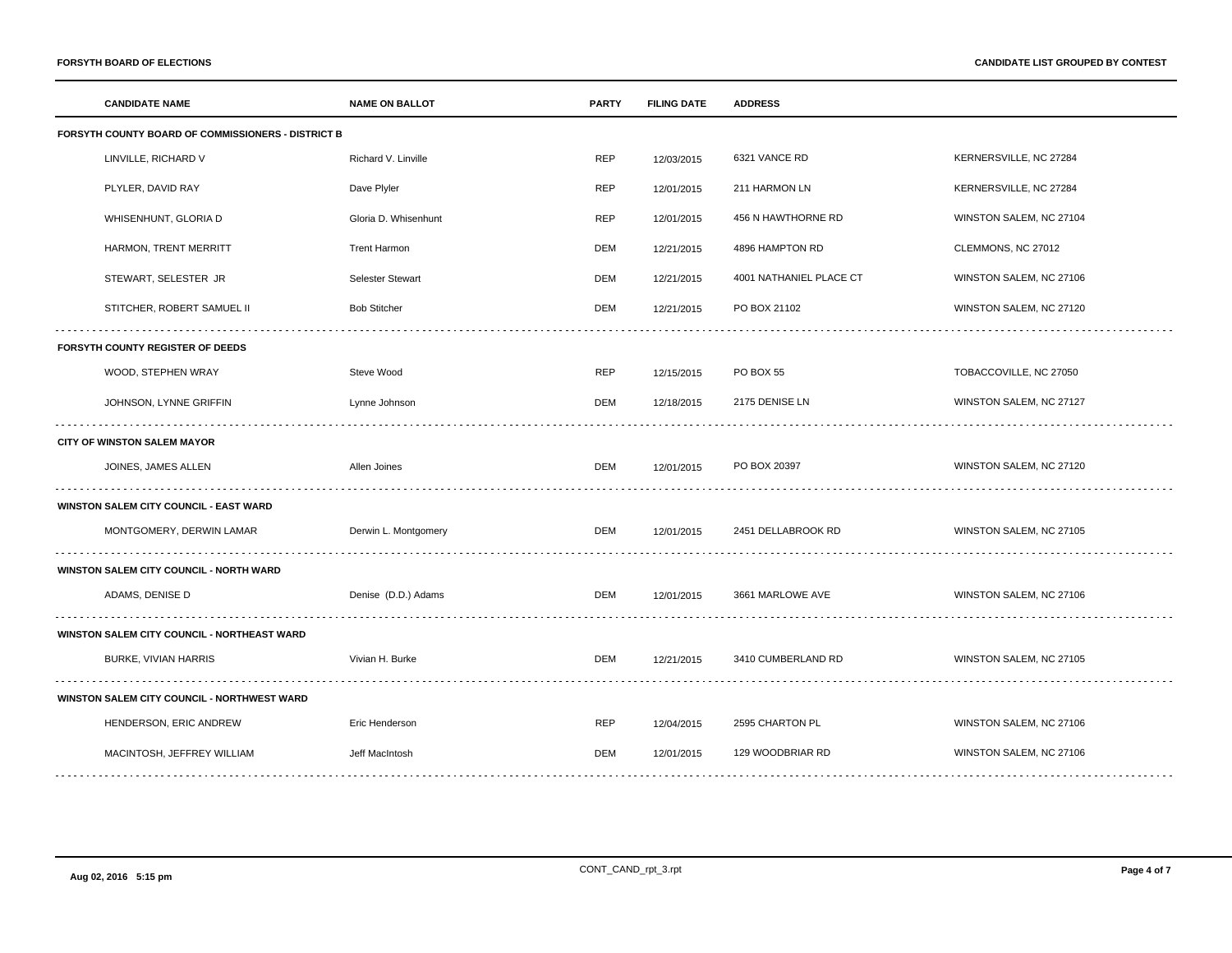|                                                          | <b>CANDIDATE NAME</b>                                | <b>NAME ON BALLOT</b>    | <b>PARTY</b> | <b>FILING DATE</b> | <b>ADDRESS</b>                                      |                             |  |  |
|----------------------------------------------------------|------------------------------------------------------|--------------------------|--------------|--------------------|-----------------------------------------------------|-----------------------------|--|--|
|                                                          | WINSTON SALEM CITY COUNCIL - SOUTH WARD              |                          |              |                    |                                                     |                             |  |  |
|                                                          | TYLER, MICHAEL BRIAN                                 | Michael Tyler            | <b>REP</b>   | 12/18/2015         | 1532 ETHEL DR                                       | WINSTON SALEM, NC 27127     |  |  |
|                                                          | LARSON, JOHN C                                       | John Larson              | DEM          | 12/07/2015         | 731 SOUTH MAIN STREET                               | WINSTON SALEM, NC 27101     |  |  |
| WINSTON SALEM CITY COUNCIL - SOUTHEAST WARD              |                                                      |                          |              |                    |                                                     |                             |  |  |
|                                                          | TAYLOR, JAMES DWIGHT JR                              | James Taylor             | <b>DEM</b>   | 12/01/2015         | 858 SHALIMAR DR                                     | WINSTON SALEM, NC 27107     |  |  |
|                                                          | WINSTON SALEM CITY COUNCIL - SOUTHWEST WARD          |                          |              |                    |                                                     |                             |  |  |
|                                                          | BESSE, DANIEL VAUGHN                                 | Dan Besse                | DEM          | 12/01/2015         | PO BOX 15306                                        | WINSTON SALEM, NC 271130306 |  |  |
|                                                          | WINSTON SALEM CITY COUNCIL - WEST WARD               |                          |              |                    |                                                     |                             |  |  |
|                                                          | CLARK, ROBERT CUNNINGHAM                             | <b>Robert Clark</b>      | <b>REP</b>   | 12/01/2015         | 2815<br><b>COUNTRY CLUB</b>                         | WINSTON SALEM, NC 27104     |  |  |
| <b>NC SUPREME COURT ASSOCIATE JUSTICE (EDMUNDS SEAT)</b> |                                                      |                          |              |                    |                                                     |                             |  |  |
|                                                          | MORGAN, MICHAEL RIVERS                               | Michael R. (Mike) Morgan |              | 03/21/2016         | PO BOX 1055                                         | RALEIGH, NC 27602           |  |  |
|                                                          | EDMUNDS, ROBERT HOLT JR                              | Robert H. (Bob) Edmunds  |              | 03/16/2016         | REELECT JUSTICE EDMUNDS<br>CAMPAIGN<br>PO BOX 10802 | RALEIGH, NC 27605           |  |  |
|                                                          | NC COURT OF APPEALS JUDGE (STEPHENS) (STEPHENS SEAT) |                          |              |                    |                                                     |                             |  |  |
|                                                          | BERGER, PHILIP EDWARD JR                             | Phil Berger, Jr.         | REP          | 12/17/2015         | 623 WILLIAM HOOPER CIRCLE                           | HILLSBOROUGH, NC 27278      |  |  |
|                                                          | STEPHENS, LINDA N                                    | Linda Stephens           | DEM          | 12/01/2015         | 5524 N HILLS DR                                     | RALEIGH, NC 27612           |  |  |
|                                                          | NC COURT OF APPEALS JUDGE (GEER) (GEER SEAT)         |                          |              |                    |                                                     |                             |  |  |
|                                                          | MURPHY, JEFFREY HUNTER                               | <b>Hunter Murphy</b>     | REP          | 07/11/2016         | 370 N. MAIN STR<br><b>STE 201</b>                   | WAYNESVILLE, NC 28786       |  |  |
|                                                          | EAGLES, MARGARET PHILLIPS                            | <b>Margaret Eagles</b>   | DEM          | 07/11/2016         | P O BOX 1697                                        | RALEIGH, NC 27602           |  |  |
|                                                          | BUIE, DONALD RAY                                     | Donald Ray Buie          | <b>UNA</b>   | 07/11/2016         | POST OFFICE BOX 77933                               | GREENSBORO, NC 27417        |  |  |
|                                                          | NC COURT OF APPEALS JUDGE (HUNTER) (HUNTER SEAT)     |                          |              |                    |                                                     |                             |  |  |
|                                                          | HUNTER, ROBERT NEAL JR                               | <b>Bob Hunter</b>        | <b>REP</b>   | 12/08/2015         | PO BOX 12384                                        | <b>RALEIGH, NC 27605</b>    |  |  |
|                                                          | JONES, ABRAHAM PENN                                  | Abe Jones                | DEM          | 12/14/2015         | PO BOX 326                                          | RALEIGH, NC 27602           |  |  |
|                                                          |                                                      |                          |              |                    |                                                     |                             |  |  |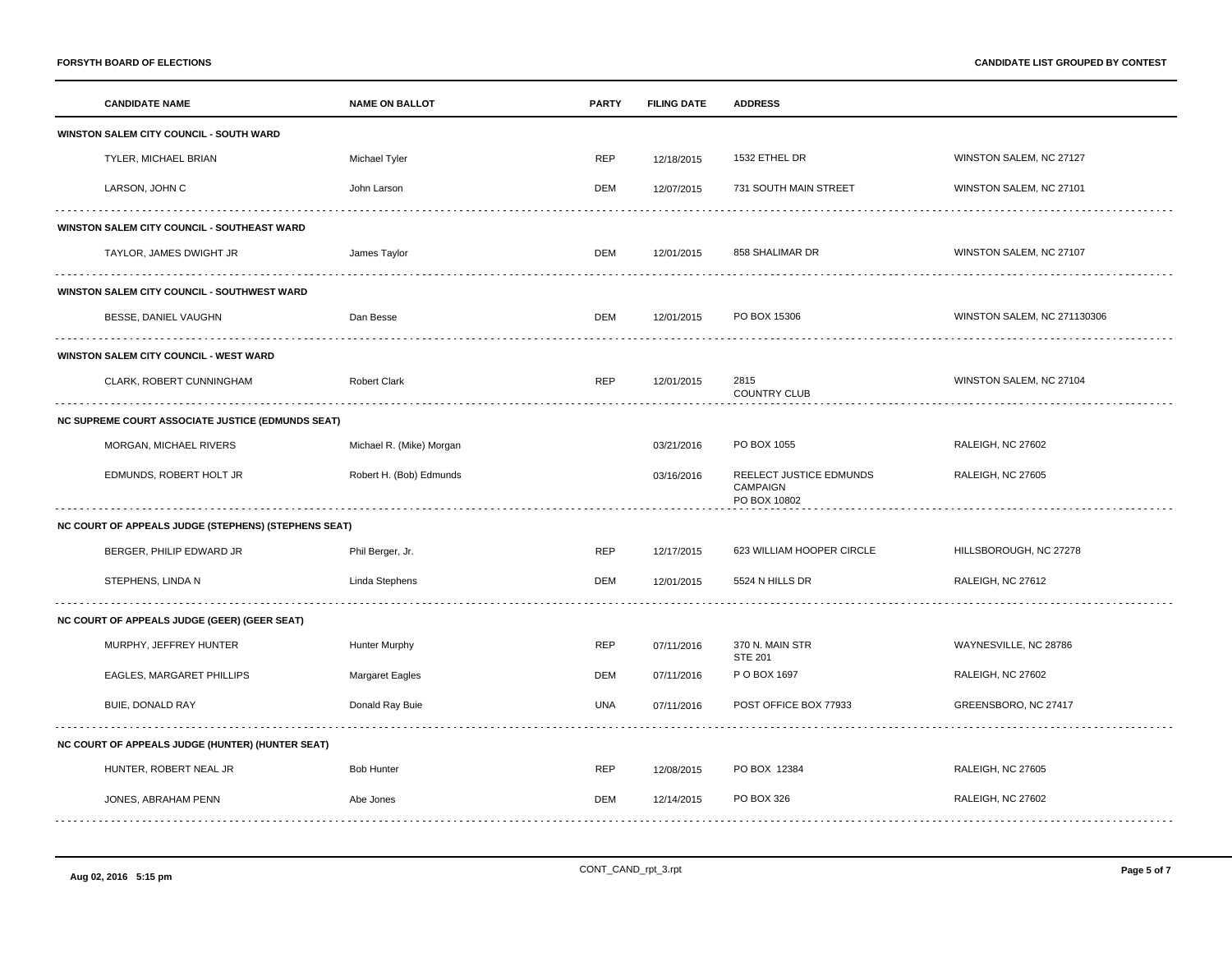|                                                                   | <b>CANDIDATE NAME</b>                                                | <b>NAME ON BALLOT</b>     | <b>PARTY</b> | <b>FILING DATE</b> | <b>ADDRESS</b>          |                         |  |  |
|-------------------------------------------------------------------|----------------------------------------------------------------------|---------------------------|--------------|--------------------|-------------------------|-------------------------|--|--|
|                                                                   | NC COURT OF APPEALS JUDGE (DIETZ) (DIETZ SEAT)                       |                           |              |                    |                         |                         |  |  |
|                                                                   | DIETZ, RICHARD DONALD                                                | <b>Richard Dietz</b>      | <b>REP</b>   | 12/01/2015         | 1018 S. HAWTHORNE RD.   | WINSTON SALEM, NC 27103 |  |  |
|                                                                   | ROZIER, VINSTON MILLER JR                                            | Vince Rozier              | DEM          | 12/01/2015         | 5521 SCENIC BROOK LANE  | RALEIGH, NC 27616       |  |  |
| NC COURT OF APPEALS JUDGE (ZACHARY) (ZACHARY SEAT)                |                                                                      |                           |              |                    |                         |                         |  |  |
|                                                                   | ZACHARY, VALERIE JOHNSON                                             | Valerie Zachary           | <b>REP</b>   | 12/01/2015         | PO BOX 1780             | YADKINVILLE, NC 27055   |  |  |
|                                                                   | MCKOY-MITCHELL, RICKYE                                               | Rickye McKoy-Mitchell     | DEM          | 12/02/2015         | PO BOX 620728           | CHARLOTTE, NC 28262     |  |  |
|                                                                   | <b>NC SUPERIOR COURT JUDGE DISTRICT 21C (MORGAN SEAT)</b>            |                           |              |                    |                         |                         |  |  |
|                                                                   | MORGAN, ERIC COLE                                                    | Eric Morgan               |              | 12/01/2015         | PO BOX 2424             | KERNERSVILLE, NC 27285  |  |  |
|                                                                   | DILLS, JONATHAN SCOTT                                                | Jonathan Scott Dills      |              | 12/18/2015         | 411 NORTH CHERRY STREET | WINSTON-SALEM, NC 27101 |  |  |
|                                                                   | NC DISTRICT COURT JUDGE DISTRICT 21 (BANKS-PAYNE) (BANKS-PAYNE SEAT) |                           |              |                    |                         |                         |  |  |
|                                                                   | BANKS-PAYNE, CAMILLE D                                               | Camille Banks-Payne       |              | 12/01/2015         | 2668 NINFIELD DR        | WINSTON SALEM, NC 27103 |  |  |
|                                                                   | NC DISTRICT COURT JUDGE DISTRICT 21 (FINE) (FINE SEAT)               |                           |              |                    |                         |                         |  |  |
|                                                                   | FINE, LAWRENCE JAY                                                   | Lawrence J. (Larry) Fine  |              | 12/01/2015         | P O BOX 20099           | WINSTON-SALEM, NC 27120 |  |  |
|                                                                   | <b>NC DISTRICT COURT JUDGE DISTRICT 21 (GRAHAM) (GRAHAM SEAT)</b>    |                           |              |                    |                         |                         |  |  |
|                                                                   | VICKERY, CARRIE FREEMAN                                              | Carrie F. Vickery         |              | 12/01/2015         | 4861 STONY CREEK LN     | WINSTON SALEM, NC 27127 |  |  |
|                                                                   | BERLIN, AARON JAY                                                    | Aaron J. Berlin           |              | 12/01/2015         | 1016 WILLOWLAKE RD      | WINSTON SALEM, NC 27106 |  |  |
|                                                                   | NC DISTRICT COURT JUDGE DISTRICT 21 (HUTCHINS) (HUTCHINS SEAT)       |                           |              |                    |                         |                         |  |  |
|                                                                   | HUTCHINS, LAURIE LOUISE                                              | Laurie L. Hutchins        |              | 12/01/2015         | 3740 KIRKLEES RD        | WINSTON SALEM, NC 27104 |  |  |
| <b>NC DISTRICT COURT JUDGE DISTRICT 21 (MILLER) (MILLER SEAT)</b> |                                                                      |                           |              |                    |                         |                         |  |  |
|                                                                   | MILLER, GORDON A                                                     | Gordon A. Miller          |              | 12/01/2015         | P O BOX 20099           | WINSTON-SALEM, NC 27120 |  |  |
|                                                                   | <b>NC DISTRICT COURT JUDGE DISTRICT 21 (ROEMER) (ROEMER SEAT)</b>    |                           |              |                    |                         |                         |  |  |
|                                                                   | ROEMER, VICTORIA LANE                                                | Victoria L. (Tori) Roemer |              | 12/01/2015         | 821 WEST END BOULEVARD  | WINSTON-SALEM, NC 27101 |  |  |
|                                                                   |                                                                      |                           |              |                    |                         |                         |  |  |